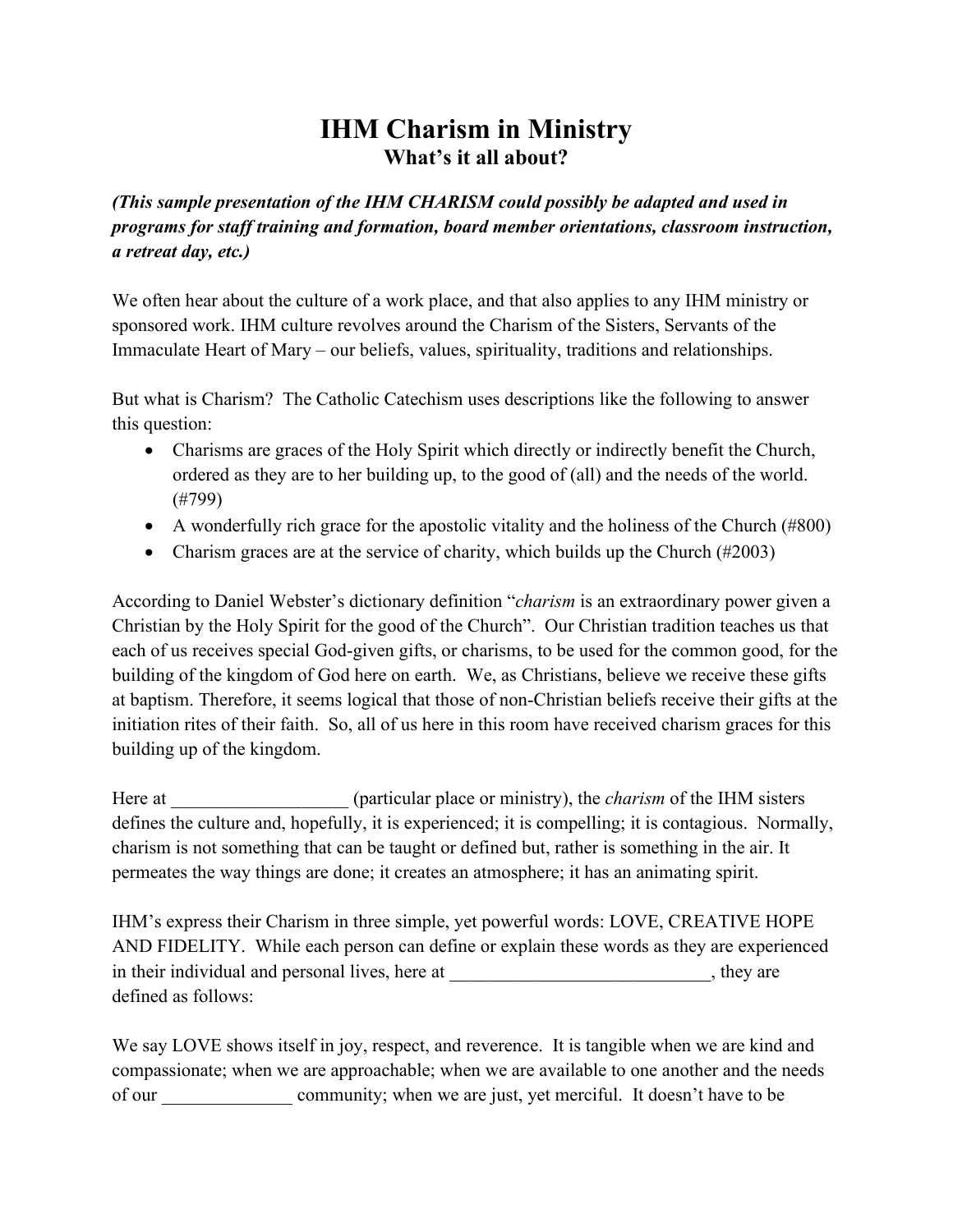dramatic, though sometimes it is. It can be as simple as being patient with some person, student, staff member, co-worker, who pushes our buttons. It is as simple as promising to pray for someone in need or listening when someone is going through a personal crisis. This charism grace directs us to love and care for the poor among us, those who are in need, those who are vulnerable or almost invisible.

[Cite examples of planned or current service projects in this specific location/ministry]

CREATIVE HOPE places confidence in God's Divine Providence. IHM's believe that God is in control. God has a plan even when one can't see it. Such hope sparks the belief that, as a \_\_\_\_\_\_\_\_\_\_\_\_\_\_\_\_ (parish, school, pastoral, etc.) community, we are called to make a difference especially in this time of violence and hostility in which we live. Creative hope prompts us to choose a different way of life that values the rights and dignities of each person, and to be counter-cultural in respecting one another. It envisions the future not with despair but with spirit and life. It reveals solutions rather than situations that end in complaining or throwing up one's hands to say what's the use of trying?

Who better exemplifies this than  $(founder, hero \ or \ notable$ connected to particular place/ministry)?

[DESCRIBE examples of how this person demonstrated creative hope.]

FIDELITY, as a virtue, is a charism grace that often suffers mockery or ridicule in our society today. Everything is temporary, including relationships. FIDELITY calls for "hanging in there", staying the course, especially when things become difficult. It calls for courage, for perseverance, for commitment. It enables us to be faithful to our vocation in life, to our beliefs and values, and to our God. It calls us to show support to one another, to show up day in and day out for the sake of the mission.

One model of FIDELITY that could inspire us is  $(e.g. Mary, a$ patron saint, or other inspiring person) persevered and allowed God's plan to unfold throughout her lifetime.

[ Specify/describe examples of this person's FIDELITY.]

Remembering that charisms are gifts, let us recall those gifts that we have received in our lifetime. Some gifts we cherished (perhaps, identify specific examples) and others that we may not have liked or appreciated.

[ Provide some examples of both]

Consider how you receive the gifts of LOVE, CREATIVE HOPE, FIDELITY… Are they going to be cherished and used as a hallmark of who you are? Or are they going to be used sparingly until you can get rid of them?